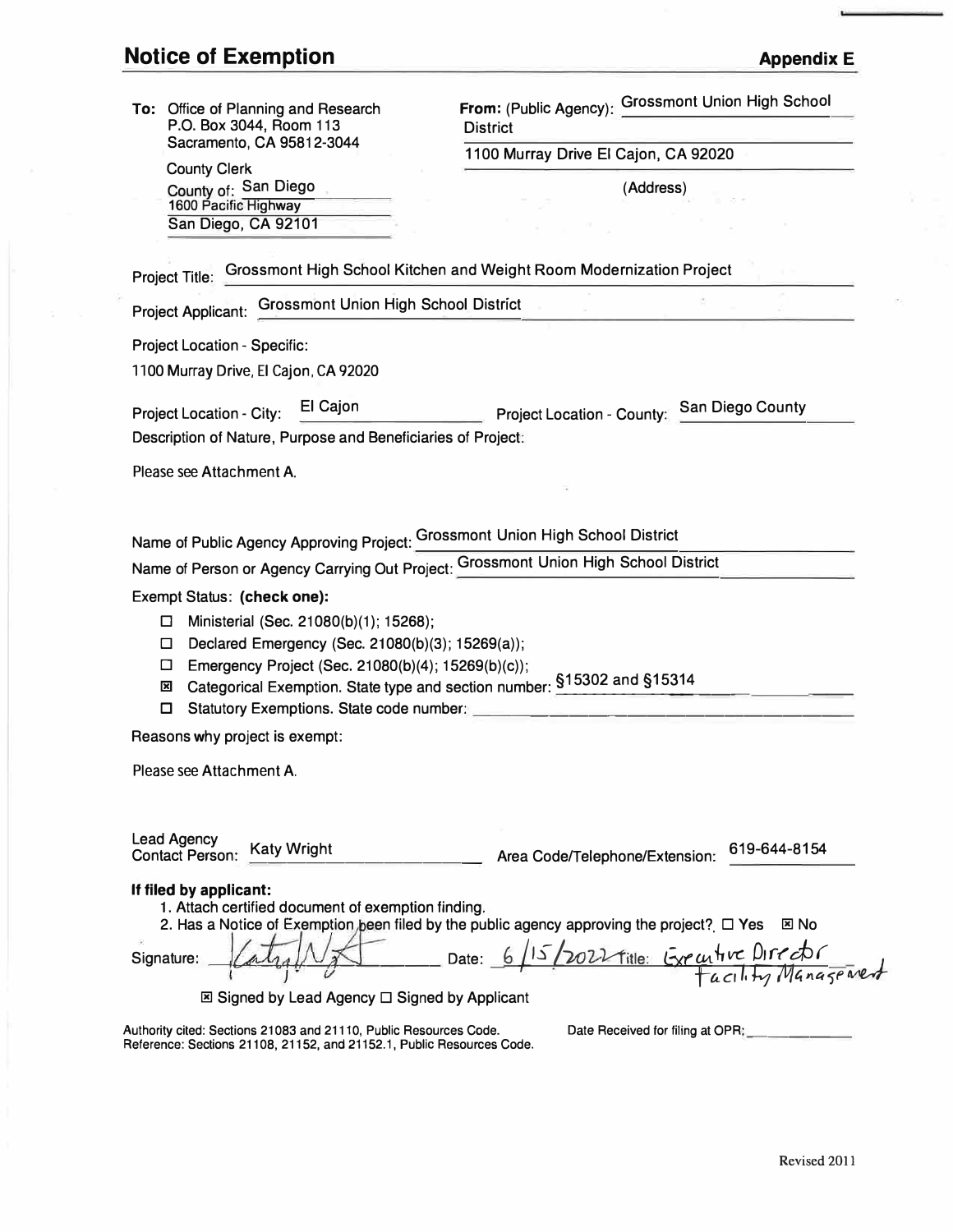# **Grossmont High School Kitchen and Weight Room Modernization Project Notice of Exemption (NOE)**

The Grossmont Union High School District (District), as the Lead Agency under the California Environmental Quality Act (CEQA), proposes to replace the existing kitchen, weight room, bleachers and pressbox at the Grossmont High School (GHS) campus with modern facilities to address campus needs (hereinafter referred to as the "proposed project").

An Initial Study was prepared in 2017 for the Grossmont High School Modernization and Additional Project (District 2017) and another Initial Study was prepared for the Bus Maintenance Facility Project in 2020 (District 2020). The initial studies were reviewed for the preparation of this NOE, as they identify the existing conditions of the school site.

# Project Location:

The proposed project is located on the GHS campus at 1100 Murray Drive, El Cajon, California. The existing kitchen, weight room, home stadium bleachers and pressbox are located within the southeastern portion of the campus. All components of the proposed project would occur within the boundaries of the school. Access to the site is available via Murray Drive.

## Existing Conditions:

The GHS site is located in a developed residential neighborhood. To the north of the GHS site is Washington Street followed by Harry Griffen Park, to the south are high school classrooms and administrative buildings, to the west is a maintenance yard associated with GHS, and to the east is a ballfield associated with GHS. The school currently consists of 96 total classrooms, made up of 92 permanent and 4 portable classrooms, parking lots, hardcourt areas, natural turf fields, and a football stadium. The existing kitchen and weight room are located within the central portion of the campus and surrounded by other classroom buildings and the football stadium.

## Description of Project:

The proposed project would include the modernization of existing buildings as described below:

- Demolition
	- o The existing cafeteria, weight room building, home-side bleachers, and pressbox would be demolished.
	- o A total of 19,068 square feet of existing building space would be removed/demolished.
	- o Existing hardscape and planter areas adjacent to the aforementioned facilities would also be removed/demolished.
- New Construction  $$ 
	- o An approximately 3,000-square-foot kitchen building would be constructed with preparation and servicing lines, cooler freezer boxes, and dry storage.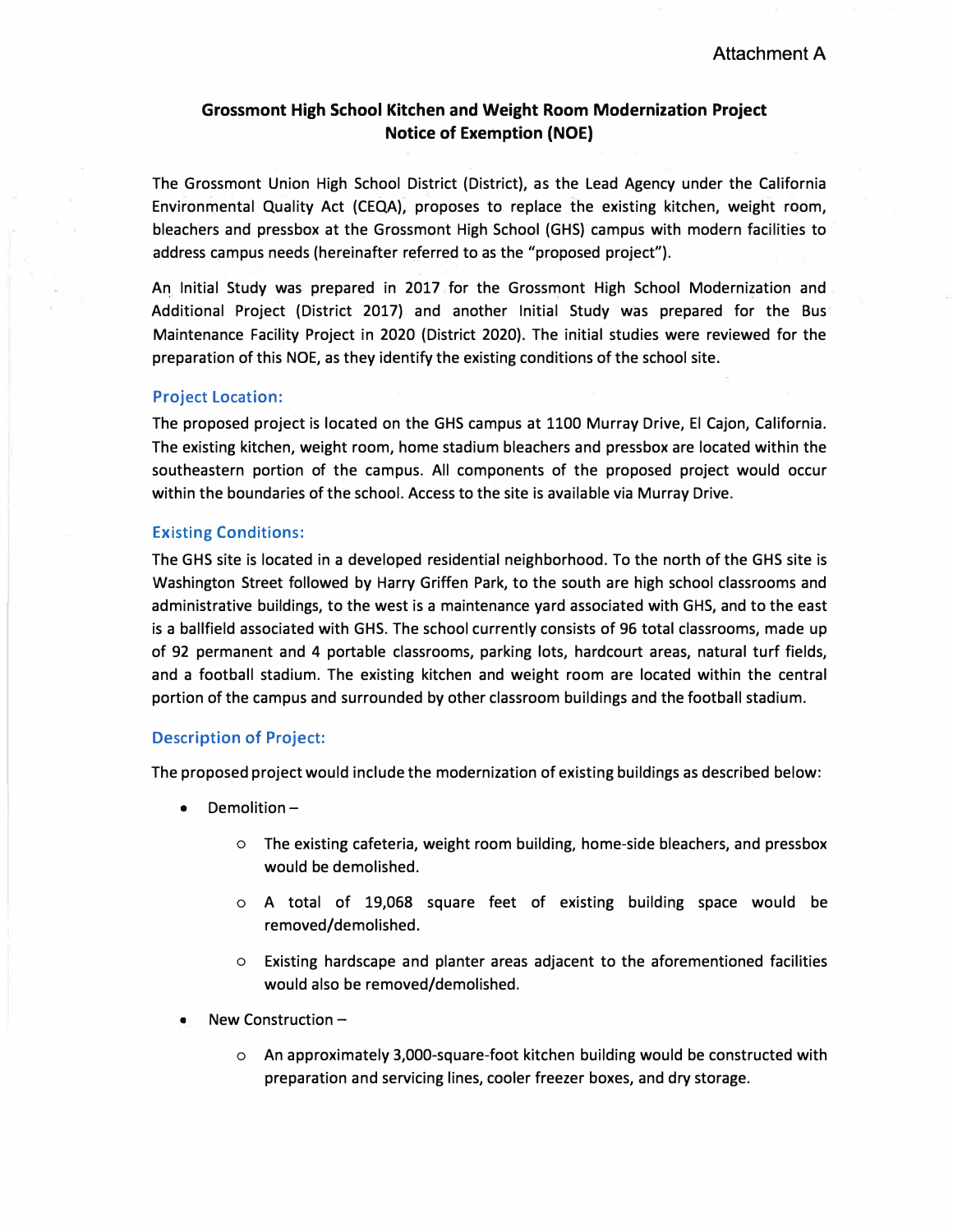- o An approximately 720-square-foot canopy/carport would be placed adjacent to the new kitchen building for the site electric service carts.
- o An approximately 8,100-square-foot weight room and classroom building would be constructed and include a new weight room, sports medicine treatment space, offices, restrooms, a reflection room, a classroom, storage space, and a publications room.
- o The existing home bleachers and pressbox would be replaced in kind and in compliance with current code requirements.
- o Additional site improvements would be implemented to support the new structures, including an ADA-compliant accessibility improvements, new irrigation, and planting areas.

The proposed project would serve the existing student enrollment and would not result in an increase in student or program capacity, nor would the project result in an increase of employees at the project site. In addition, there would be no off-site circulation or traffic changes and construction activities would take place on campus. Construction is expected to start in August 2022 and end August 2023.

## **Applicability** of **Exempt Status:**

The proposed project is subject to CEQA. However, the proposed project is Categorically Exempt. The proposed work at the GHS site is Categorically Exempt under Section 15302 -Replacement or Reconstruction and Section 15314 - Minor Additions to Schools. The proposed project is considered categorically exempt for the following reasons.

# Replacement or Reconstruction (Class 2)

Class 2 consists of replacement or reconstruction of existing structures and facilities where the new structure will be located on the same site as the structure replaced and will have substantially the same purpose and capacity as the structure replaced.

The proposed project involves the replacement of the two existing buildings, bleachers and a pressbox with the construction of two new buildings, bleachers and a pressbox. Construction activities would be conducted within the boundaries of the existing school campus. The proposed project would maintain the same purpose and capacity as is currently present at GHS. No change in student capacity is contemplated by this project. Therefore, the proposed work at the GHS site would be Categorically Exempt under Class 2.

# Minor Additions to Schools (Class 14)

Class 14 consists of minor additions to existing schools within existing school grounds where the addition does not increase original student capacity by more than 25% or ten classrooms, whichever is less. The addition of portable classrooms is included in this exemption (State CEQA Guidelines Section 15314).

The proposed project involves the replacement of two existing buildings, bleachers and a pressbox with similar facilities. The proposed upgrades are intended to serve the existing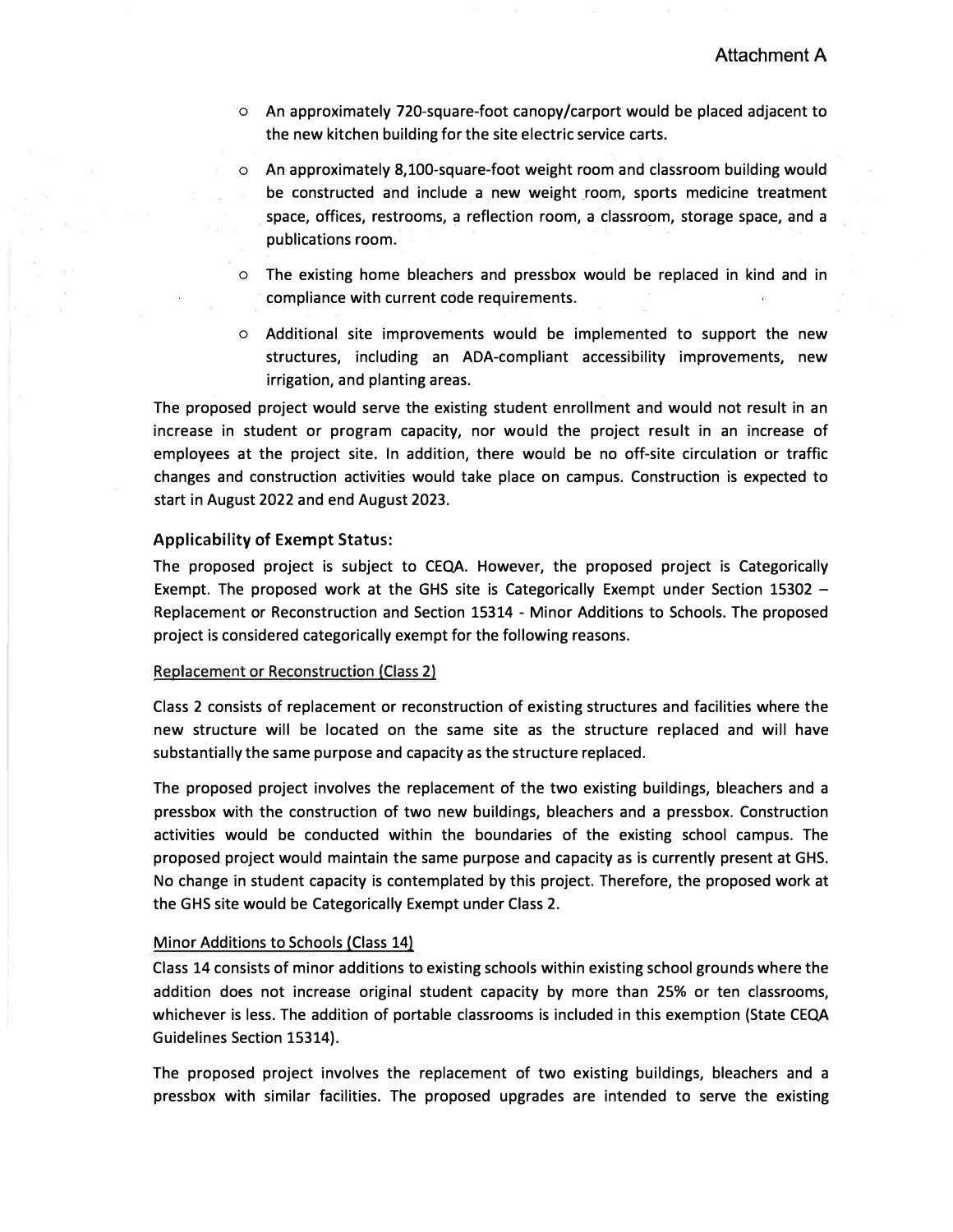student body and would not induce any increase in student enrollment. In addition, the proposed project does not include the construction of any new classrooms or other facilities that would increase the student capacity of the campus by more than 25% or ten classrooms. As noted above, no increase in student enrollment or staffing would occur as a result of the proposed project.

Exceptions to Use of a Categorical Exemption {State CEQA Guidelines Section 15300.2): The following summarizes the determination that the proposed project does not have the potential to trigger any of the exceptions identified in State CEQA Guidelines Section 15300.2 prohibiting the use of a categorical exemption.

- (a) **Location.** The proposed project would occur entirely within the boundaries of an existing high school campus in an urbanized community. The site has been developed as a school since 1920. All areas of the project site are either paved or disturbed, and therefore are not environmentally sensitive. Surrounding land uses consist of residential land uses. However, the proposed project would not extend into any offsite areas. Therefore, this exception does not apply to the project.
- (b) **Cumulative Impact.** There are no known future projects on the campus or within the surrounding community that, when combined with the proposed project, would result in a cumulatively considerable effect on the environment. Therefore, this exception does not apply to the project.
- (c) **Significant Effect.** The proposed project includes the redevelopment of the kitchen, weight room, pressbox, and bleachers. The project site and surrounding neighborhoods are located within an urbanized area, and no work is proposed offsite that could result in impacts on sensitive vegetation or other environmentally sensitive areas as a result of the proposed project. As such, there is nothing unusual about the project site or surrounding area. Furthermore, there is nothing unusual about the design of the proposed project that could result in a significant effect on the environment due to unusual circumstances. Therefore, there is no reasonable possibility that the proposed project would have a significant effect on the environment due to unusual circumstances, and this exception does not apply to the project.
- (d) **Scenic Highways.** The proposed project would not result in the demolition of existing structures or the construction of new facilities that would directly or indirectly affect an officially designated scenic highway or scenic resources near a scenic highway. Therefore, this exception does not apply to the project.
- (e) **Hazardous Waste Sites.** As discuss in the Initial Study, according to the California State Water Resources Control Board GeoTracker database, no hazardous materials or sites that could be accidentally released are known to occur within the project site. An underground storage tank was removed from the bus maintenance facility site on December 27, 2019, and tank closure was completed per the County of San Diego Department of Environmental Health (DEH) (Grossmont Union High School District 2020). The school campus adjacent to the GHS site is listed on the DTSC Site Mitigation and Brownfield and Reuse Program, the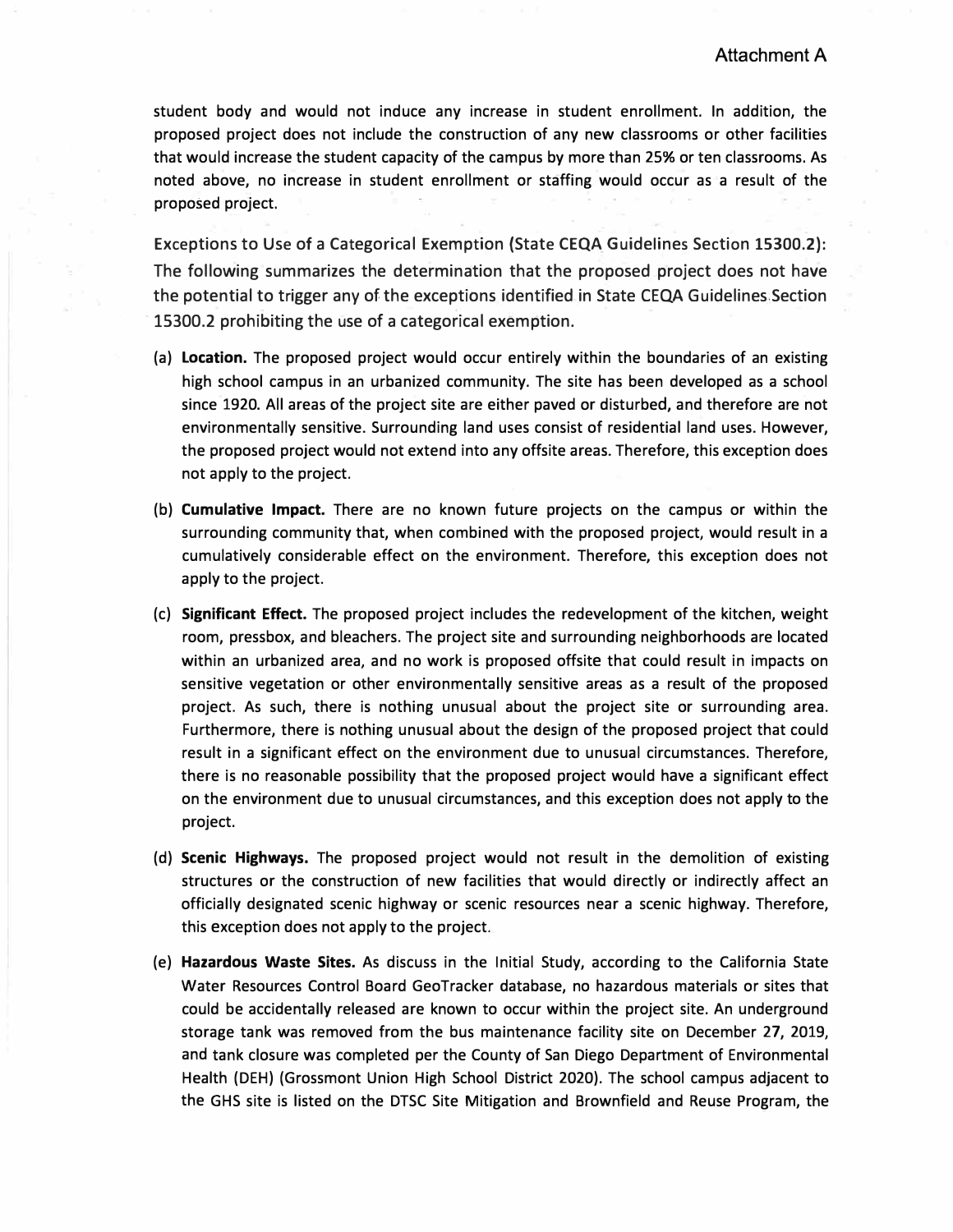**State Tribal Sites - Site Mitigation and Brownfields Reuse Program Database, and on Envirostor as a School Cleanup Program site. The listing is due to a former debris pile adjacent to the southern portion of the Bus Maintenance Facility parking lot onsite. In January of 2011, the Certification of Removal Action was signed, indicating DTSC determined the necessary actions had been completed at the site. Any hazardous materials encountered on the project site would be handled in accordance with all local, state, and federal regulations. In addition, the high school campus adjacent to the GHS site is listed on the leaking underground storage tank (LUST) Information System database. There are four LUST Cleanup Sites listed that are associated with the high school campus, all of which are closed (Grossmont Union High School District 2020). Though the GHS site is located near sites that are on lists compiled pursuant to Government Code Section 65962.5, these sites are not anticipated to cause a significant hazard to the public or the environment because they are closed or not significant.** 

An updated search of the State Water Resources Control Board GeoTracker website and the **Department of Toxic Substances Control EnviroStor website was conduced on May 17, 2022 to confirm the current status of these hazardous materials sties and to identify if any new sites had been listed, and no new sites were identified (Geotracker 2022; Envirostor 2022). Therefore, since the hazardous materials sites are listed as closed or no further action, and construction would be in compliance with applicable regulations, the proposed project would not result in a significant impact related to hazardous materials. Therefore, this exception does not apply to the project.** 

**(f) Historical Resources. The proposed project includes replacement of the existing cafeteria, weight room, home bleachers, and pressbox. No buildings or other structures considered a historical resource at the GHS site will be demolished as part of this project (Johnson, pers. Comm., 2022). Therefore, the proposed project would not cause a substantial adverse change in the significance of a historical resource as defined in Section 15064.5 of the State CEQA Guidelines, and this exception does not apply to the project.** 

#### **References:**

- **Grossmont Union High School District (District). 2020.** *Grossmont High School Bus Maintenance Facility Project Initial Study.* **September 2020. Prepared by ICF.**
- **Grossmont Union High School District (District). 2017.** *Grossmont High School Modernization and Addition Project Initial Study. March.*

#### **EnviroStor. 2022** *Sites and Facilities.* **Available at**

**https://www.envirostor.dtsc.ca.gov/public/profile report?global id=60000857. Accessed on May 17, 2022.** 

# **Geotracker. 2022,** *Sites and Facilities.* **Available at**

**https://geotracker.waterboards.ca.gov/profile report?global id=T0607300316. Accessed on May 17, 2022.**